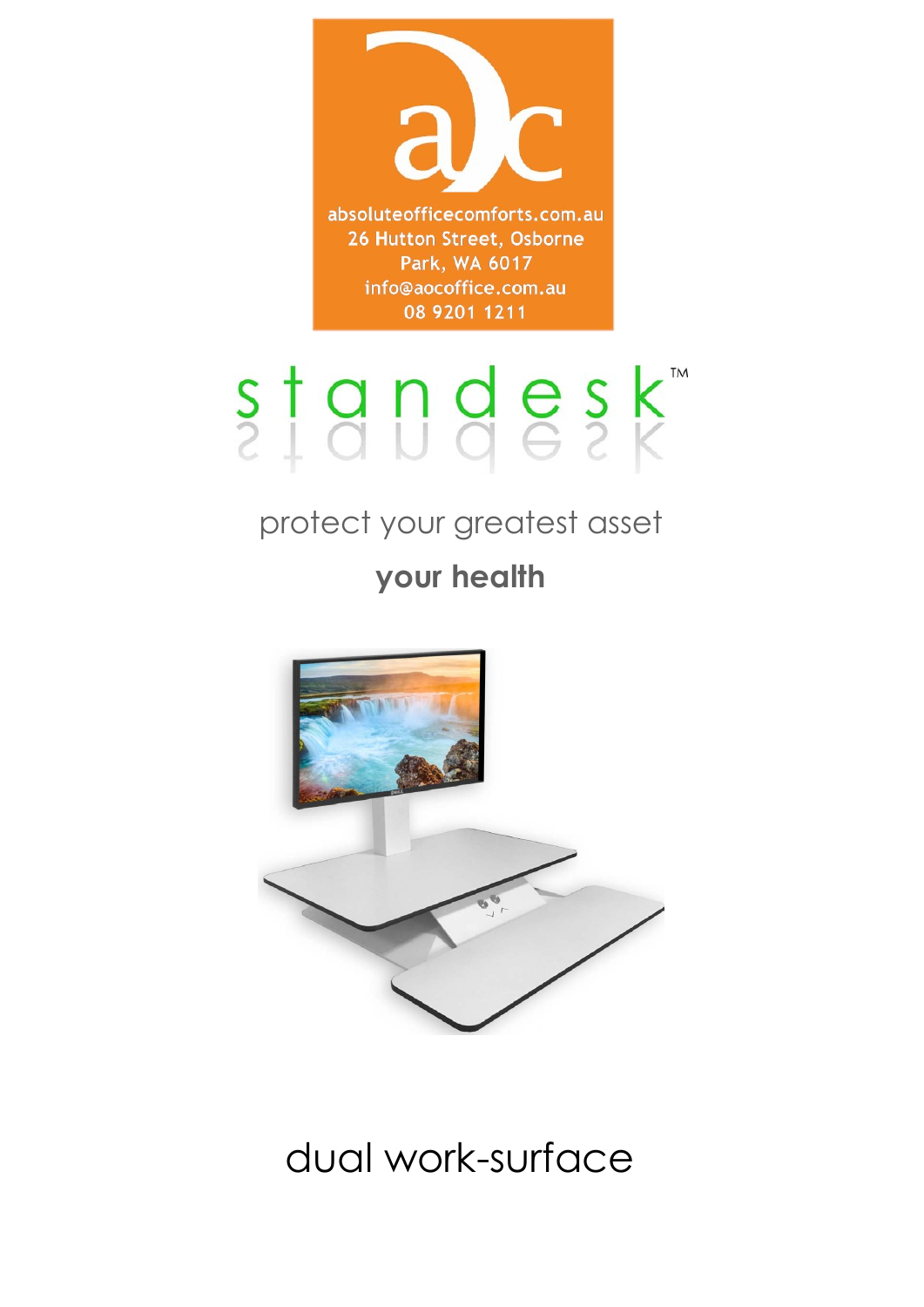## $s$ <sub>1</sub>andesk

Electric sit-stand ergonomic workstation with keyboard



Please note: the monitor is not included.

Innovative, ergonomic, beautifully designed and just plain cool…...

The **Standesk** electric sit-stand workstation with separate keyboard seamlessly transforms any fixed-height desk into an active height adjustable desk.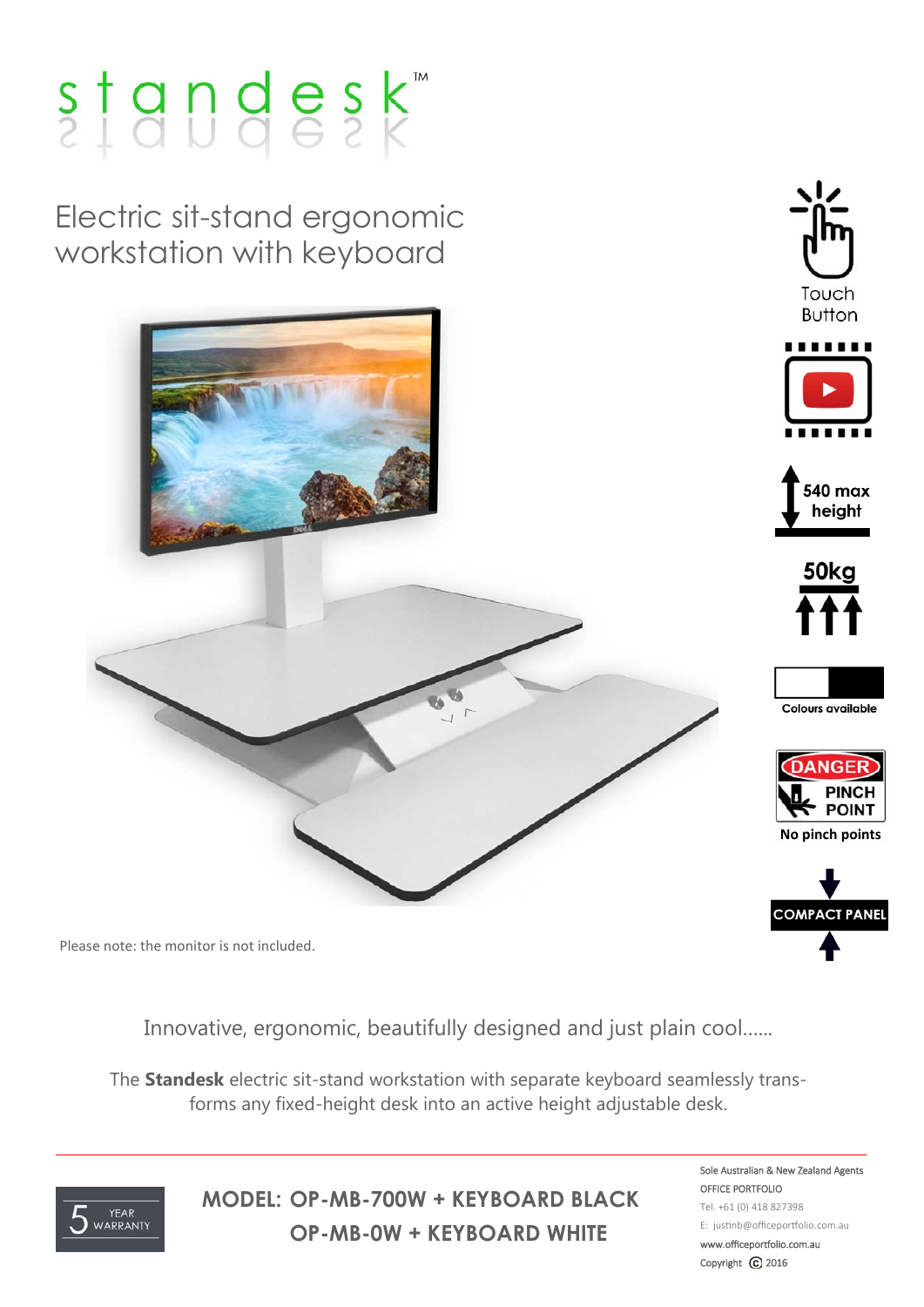## Electric sit-stand ergonomic workstation with keyboard



## andesk<sup>®</sup>

**Standesk** is a beautifully designed and engineered electric height adjustable sit-stand workstation with a separate keyboard that sits at your existing workheight.

The **Standesk** converts your existing desktop into a sit-stand workstation and gives you the ergonomic benefits of sitting and standing at your existing desk without the expense and inconvenience of purchasing a new desk.

**Standesk** has 2 work surfaces, one for the keyboard and mouse and the other a large and generous desk area to accommodate your monitor, or your laptop. **Standesk** has infinite height settings for any height you may desire and is adjustable in seconds!!

**Standesk** operates using an electric motor to adjust the telescopic adjustment inside the leg that allow for smooth movement of the desk surface. **Sensor touch buttons** conveniently positioned in front of the user, make the lifting process effortless to adjust, even fully loaded.

Most importantly, **Standesk** adjusts in a vertical line, eliminating any deviation and allowing for a minimum footprint on your existing desk.

#### **Tech Specs**

- 2 platforms, one for the keyboard and the other a work surface
- Telescopic electric leg height adjustment whisper quiet
- **Sensor touch button** adjustment ergonomically positioned in front of the user - effortless
- Desktop made from **Compact Panel**\* Better than MDF
- **Keyboard size 700mm x 220mm x 12mm, Desktop Size 700mm x 380mm x 12mm**
- Infinite incremental height adjustments possible
- Angle/swivel adjustment for monitor arm included
- Desk load capacity **500N** (Around 50kg)
- Minimum desk height 100mm
- Maximum desk height 540mm
- Solid diecast aluminium base
- Maximum speed adjustment 40mm/sec
- Vertical height adjustment of the desk surface
- Adjustable nylon base levellers
- 5 year warranty
- Shipping dimensions 790 x 685 x 185
- Gross Weight 21kg
- Conforms to AS/NZS60335.1 Electrical Standards
- Patented & Registered Design in Australia & New Zealand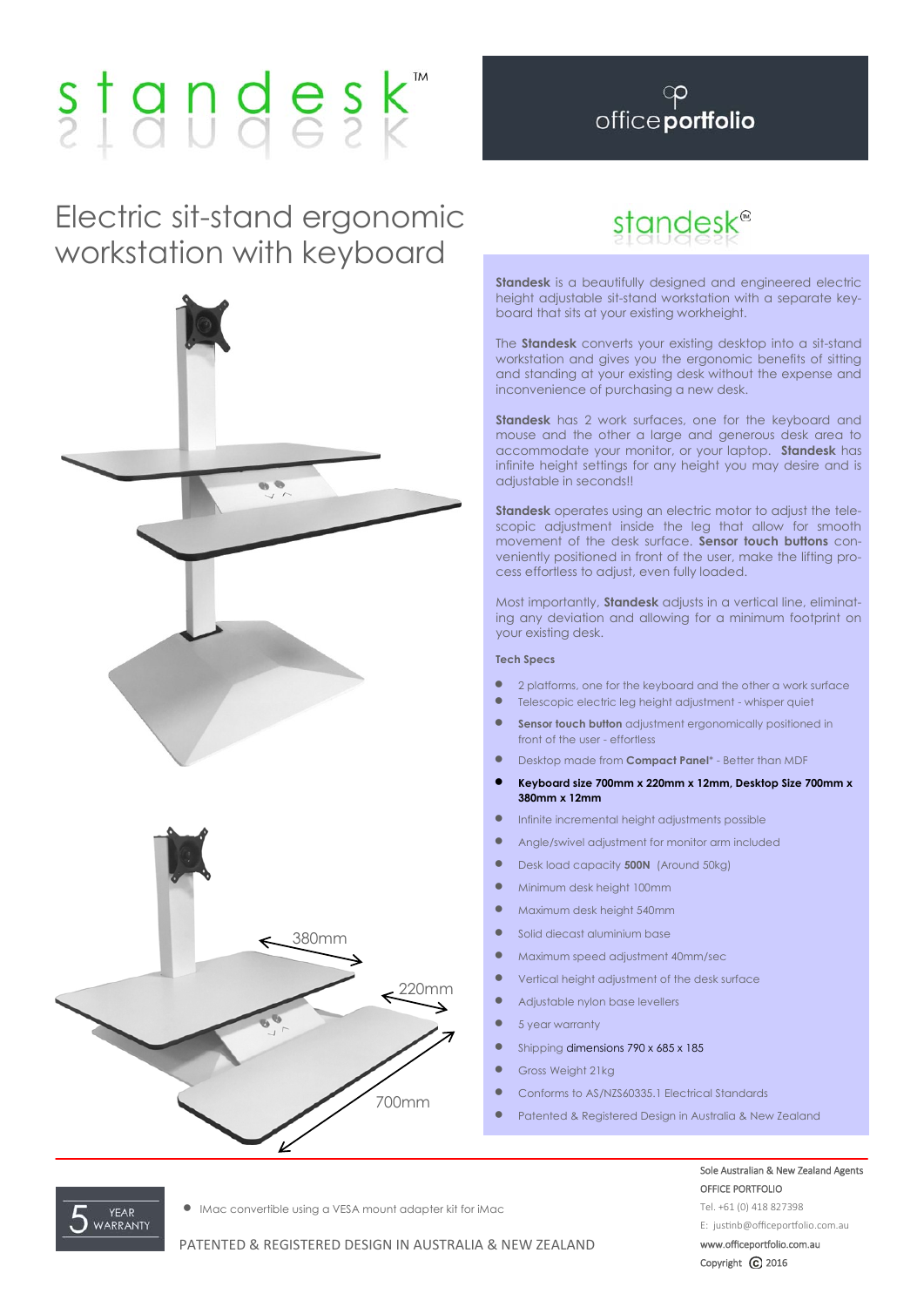## Electric sit-stand ergonomic workstation with keyboard



#### **Materials used:**

#### **Desktop**

**Compact Laminates\*** are an innovative and durable decorative panel made from thermosetting resins, homogeneously reinforced with cellulose fibres and manufactured under high pressure and temperature. As such, the panels are strong, self supporting, moisture resistant and durable.

#### **Frame**

The **Standesk** utilises European technology, constructed with a sturdy steel frame and powered by an electric motor drive. Maximum height is achieved via three sections of telescopic legs. Touch button control offers easy adjustment and allows the user to easily adjust the worktop height to their individual preference.

#### **Advantages and Features**

- Simple, quick and easy height adjustment just by **touching a button**
- Sits on top of an existing desk, no need to add additional expense buying another desk
- When used it will help reduce cardiovascular disease and reduced incidents of neck and back pain
- The Standesk Electric Sit-Stand workstation will give you increased productivity, energy levels and overall mental and physical fitness, all within an affordable budget.
- **No pinch points** for personal safety, and eliminates the possibility of power cords being cut creating an electrical hazard and electric shock
- Ease of operation with Sensor touch activating buttons just touch the button to activate. They are conveniently located in the centre of the outrigger
- Go anywhere, transportable and compact especially if you change work area or re-location
- **Affordable**, cheaper than buying another complete desk and most other sit-stand systems
- For the best experience, it's best to use a wireless keyboard & mouse
- **Single monitor fixing assembly included**
- Small footprint raises and lowers in a vertical plane
- Colours available in White and Black
- Infinite incremental height adjustment possible
- Sturdy and stable even when fully extended
- Conforms to AS/NZS60335.1 Electrical Standards

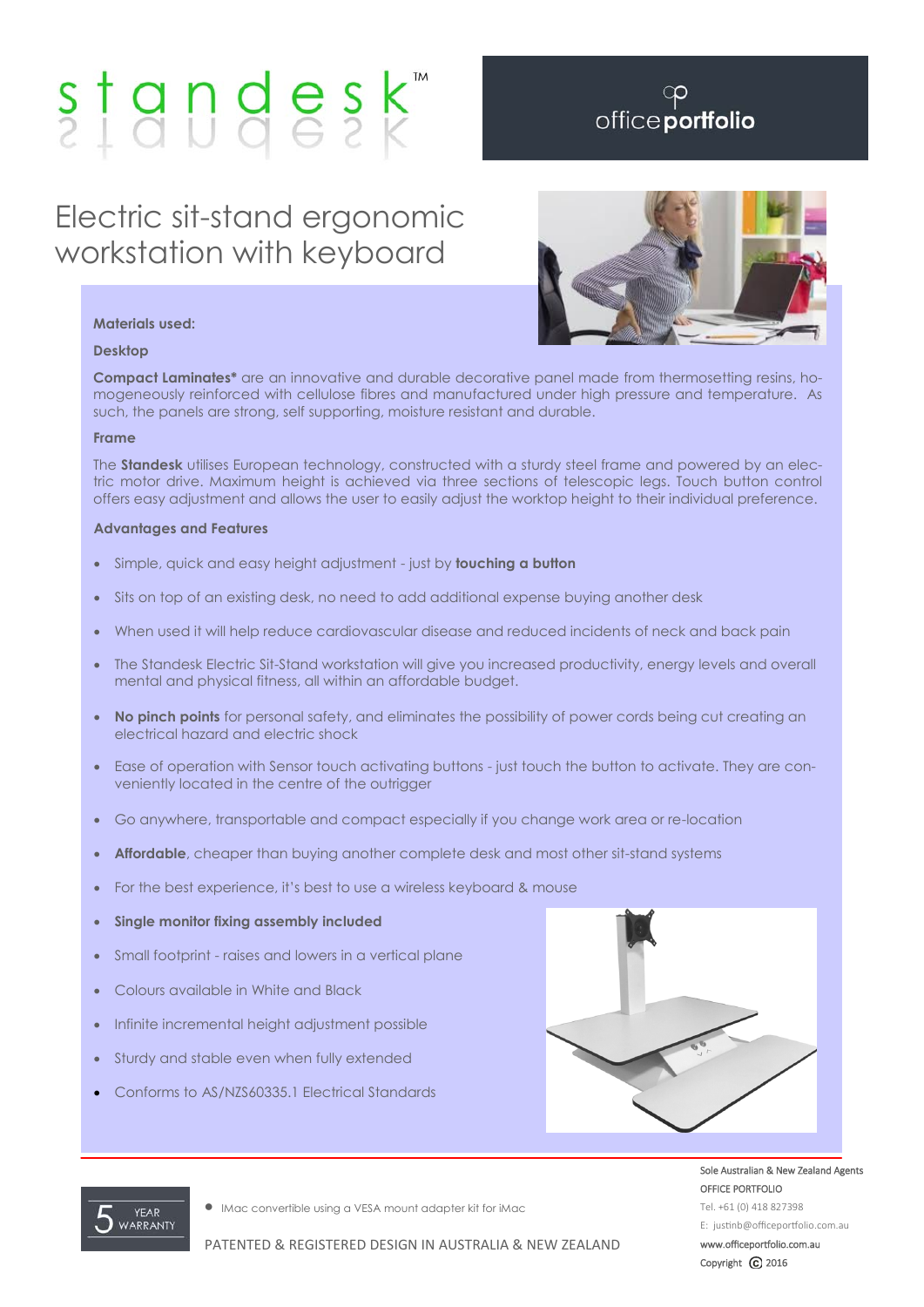## Electric sit-stand ergonomic workstation with keyboard



Not only is the **Standesk** a great way of reducing fatigue and other health issues, it can also be used where there is a requirement for people of different sizes to operate at the same location at different times. The **Standesk** is a perfect solution.

Research has proven the dangers of sitting for long periods of time. The more we sit, the greater chance we have of becoming overweight or obese and developing heart disease and type 2 diabetes.

#### **APPLICATIONS -**

- Education and classrooms
- Office/Workplace
- Home use
- **Mining**
- **University**
- Government
- Commercial
- Retirement homes
- Café's and restaurants
- Hotels and accommodation,
- **Solicitors**
- **Courtrooms**
- Finance and Insurance
- Arts and entertainment
- Business services & Marketing
- Education & Training
- Finance & Insurance
- Manufacturing & Industrial
- **•** Organisations Public & Private
- **•** Professional Services
- Property & Construction
- Security installations and Spy agencies
- Hospitals and nursing homes
- Department stores